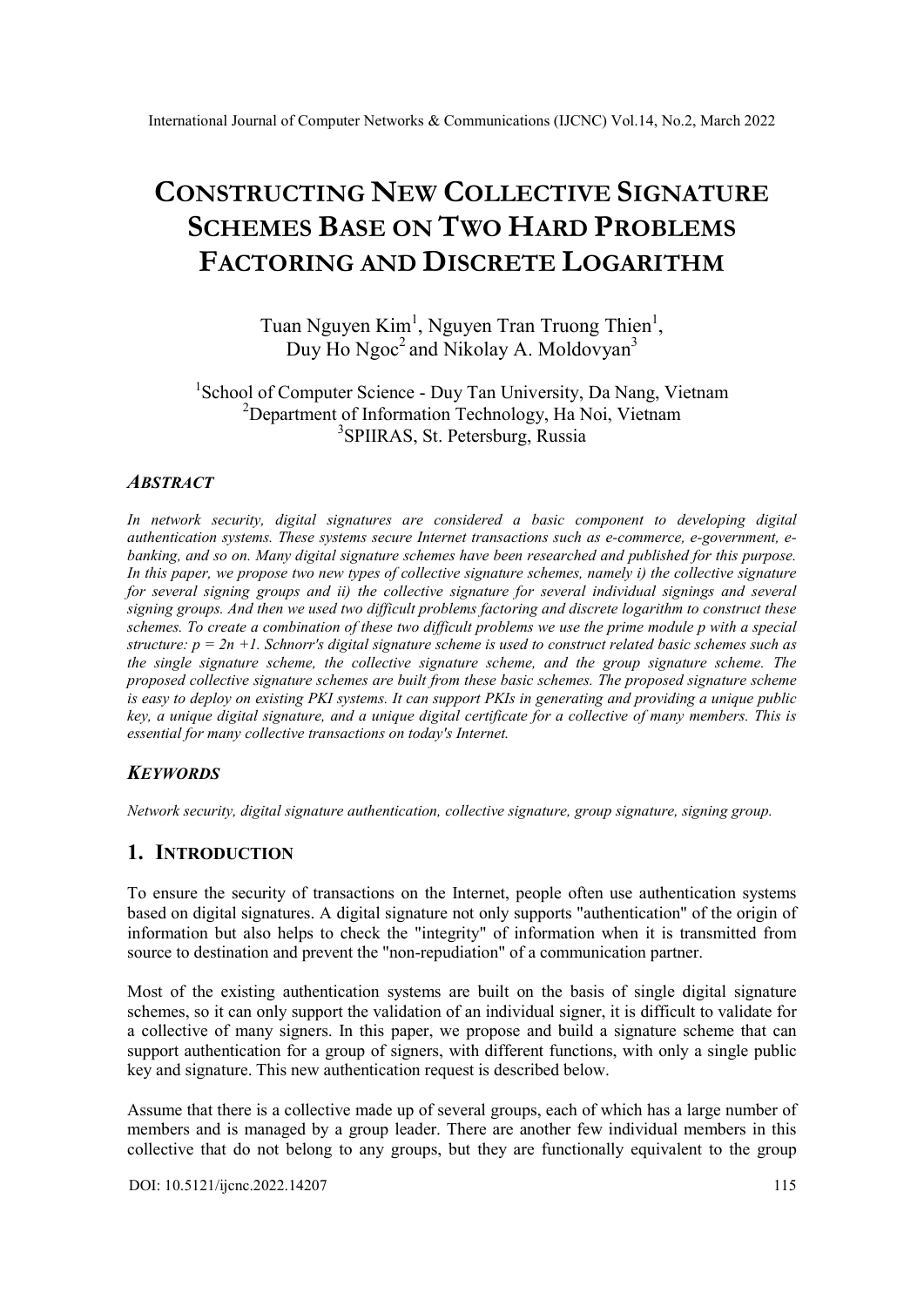leaders. The problem is how to create a single digital signature [1-2] that represents this collective. The requirement of digital signature-based authentication [3-4] for a multi-functional collective is quite common in today's cyberspace. Both group signature protocols [5-9] and collective signature [10] ones can be used to produce a unique signature for a group of multiple signers, but they cannot be used to generate a common signature for a multi-level signing collective as described above. The reason for this is that the group signature scheme [11] can only create a common signature for each group, and the collective signature scheme [12] can only generate a common signature for the group leaders and individual members, or for all collective members [12]. Therefore, we propose a new type of multi-signature scheme, the representative collective signature scheme, which is structured from the combination of the group signature scheme and the collective signature scheme.

Two stages are required to create the representative collective signature. Firstly, the group signature protocol is used to establish group signatures for each group of the collective. The collective signature protocol is then used to generate collective signatures from each group and every other individual. The final signature represents a signing collective made up of several signing groups and individual signers, and it comprises the information of everyone who participated in the formation of this signature.

Most of the digital signature schemes can be built based on a difficult problem or at the same time two difficult problems [13-15]. In this article, we utilize Schnorr's digital signature standard [16] to develop two types of representative collective signature schemes using two tough challenges simultaneously. For the discrete logarithm problem [17-18], we use a specially structured prime modulo,  $p = 2n + 1$ , where  $n = q'q$ ; q' and q are two large primes of magnitude 512 bits, or 1024 bits, used as the signer's private key. When attempting to find  $q'$  and q from  $n$ , the factorization problem [19-20] is applied.

# 2. THE RELATED BASE DIGITAL SIGNATURE SCHEMES

The Schnorr digital signature protocol is built on the difficult problem of the discrete logarithm in prime fields, with the input parameter set selected according to the DSA digital signature standard, but without constraints on size and structure of  $p$  and  $q$ . We propose a modification from the Schnorr scheme by i) Choosing prime modulus with special structure,  $p = 2n + 1$ , where  $n = q'q$ ; q' and q are large prime numbers having the 512 bit size or more (the primes q' and q are such that the value 3 does not divide  $q' - 1$  nor  $q - 1$ ); ii) Change the expression for calculating the value S in the the signature generation procedure and iii) Change the expression  $R^*$  in the signature checking procedure (S is replaced by the parameter  $S^2$ ). A new prime modulus has been used for constructing the randomized signature security of which is based on the factorization of the value  $n = (p - 1)/2$ .

# 2.1. The Single Signature Scheme (The SDS-2.1 scheme)

In this scheme we select the parameter  $\alpha$  having the order  $n \text{ modulo } p$ . The primes  $q'$  and  $q$  are elements of the private key.

We assume that the signer has a secret key  $x (1 < x < n - 1)$ , x is chosen at random. The private key of the signer is x. His/Her corresponding public key  $y: y = \alpha^x \mod p$ .

Let  $F_H$  be a one-way hash function such as SHA-1 or SHA- 2, which produces the hash value H from the document  $M: H = F_H(M)$ .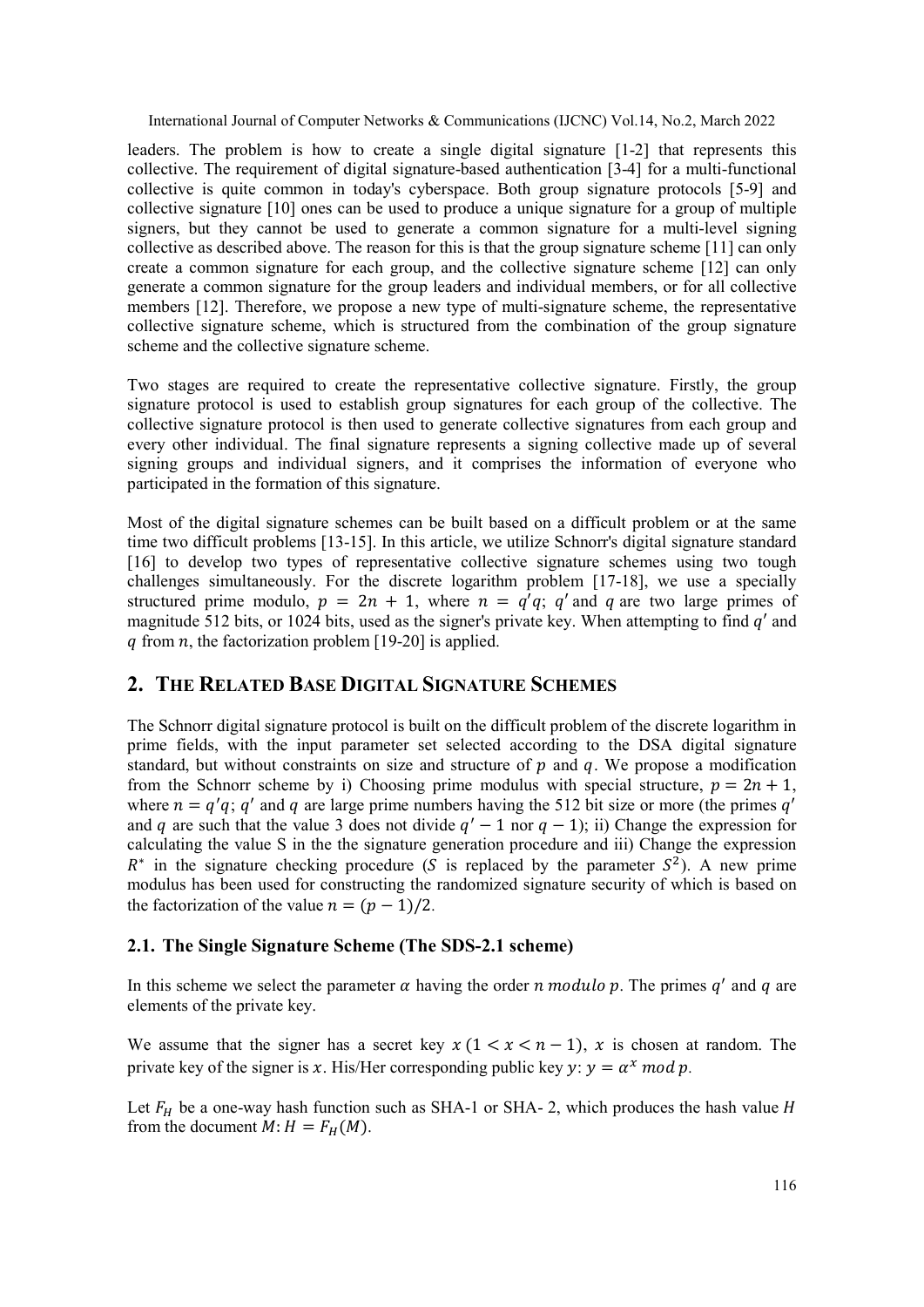International Journal of Computer Networks & Communications (IJCNC) Vol.14, No.2, March 2022 The signature scheme based on factoring and discrete logarithm problems is described as below:

#### The signature generation procedure on the document M:

It includes the following steps:

1. The signer generates the random value  $k, k < n$ , and then computes the value R:

$$
R = \alpha^k \bmod p \tag{1}
$$

2. The signer computes the value E:

$$
E = RH \mod \delta,\tag{2}
$$

where  $\delta$  is a large prime,  $|\delta| = 160$  bits; and H is a hash value of the document M.

The value  $E$  is the first part of the signature.

3. The signer computes the value  $S$ :

$$
S = (k + xE)^{1/2} \mod n \tag{3}
$$

such that:

$$
R = \alpha^{S^2} y^{-E} \mod p \tag{4}
$$

The pair of value  $(E, S)$  is the signer's signature on the document M.

# • The signature verification procedure on the document M:

It includes the following steps:

1. The verifier computes the value  $R^*$ :

$$
R^* = \alpha^{S^2} y^{-E} \mod p \tag{5}
$$

2. The verifier computes the value  $E^*$ :

$$
E^* = R^*H \mod \delta, \tag{6}
$$

3. The verifier compares values  $E^*$  with E. If  $E^* = E$ : The signature is valid; Otherwise the signature is invalid. It is rejected.

# • Proof of correctness of the SDS-2.1 scheme:

To prove the correctness of this signatue scheme we only need to prove the existence of the equation  $E^* = E$ .

It is easy to see  $R^* = R$ . Indeed: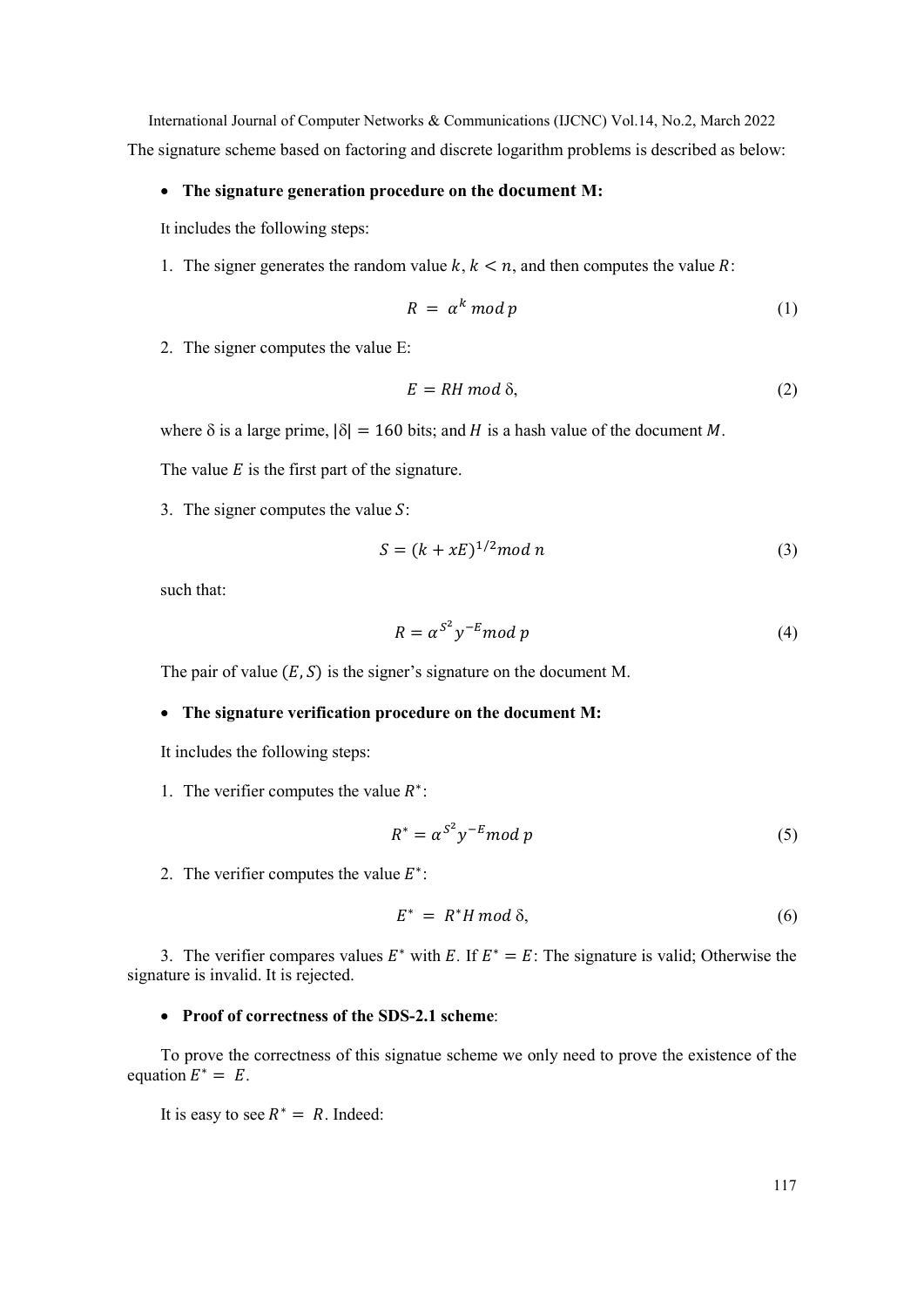$$
R^* = \alpha^{S^2} y^{-E} \mod p
$$
  
=  $\alpha^{(k+xE)} (\alpha^x)^{-E} \mod p$   
=  $\alpha^{k+xE} \alpha^{-xE} \mod p$   
=  $\alpha^k \mod p = R$ 

Since  $R^* = R$  so  $E^* = E$   $(E^* = R^*H \mod \delta = RH \mod \delta = E)$  is always exists.

The correctness of the SDS.2-1 scheme has been proved.

The collective signature scheme described below (the CDS-2.2 scheme) is built on the basis of this signature scheme (the SDS-2.1 scheme).

## 2.2. The Collective Signature Scheme (the CDS-2.2 scheme)

We assume that there are *m* signers in the signing collective,  $1 \le i \le m$ , to sign the same document *M*. Each signer randomly selects an integer  $x_i$  from the interval  $[1, n - 1]$  and computes a corresponding public key:  $y_i = \alpha^{x_i} \mod p$  ( $x_i$  is the secret key of the i-th user). The collective signature scheme based on factoring and discrete logarithm problems (CDS-2.2) is described as below:

#### The collective signature generation procedure on the document M

It includes the following steps:

1. Each signer selects a random number  $k_i$ ,  $k_i \in [1, n-1]$ , and then computes the value  $R_i$ :

$$
R_i = \alpha^{k_i} \bmod p \tag{7}
$$

The signer sends  $R_i$  to all other signers in the signing collective.

2. One of the signers in the signing collective, or a element in the PKI system, calculates the common randomization value  $R$ :

$$
R = \prod_{i=1}^{m} R_i \bmod p
$$
\n(8)

Anh calculates the first part of the collective signature:

$$
E = RH \mod \delta \tag{9}
$$

where  $\delta$  is a large prime,  $|\delta| = 160$  bits; and H is a hash value of the document m.

The value  $E$  is sent to all signers in the signing collective.

3. Each signer computes it's a shared signature  $S_i$ :

$$
S_i = (k_i + x_i E)^{1/2} \mod n. \tag{10}
$$

4. One of the signers in the signing collective, or a element in the PKI system, calculates the

118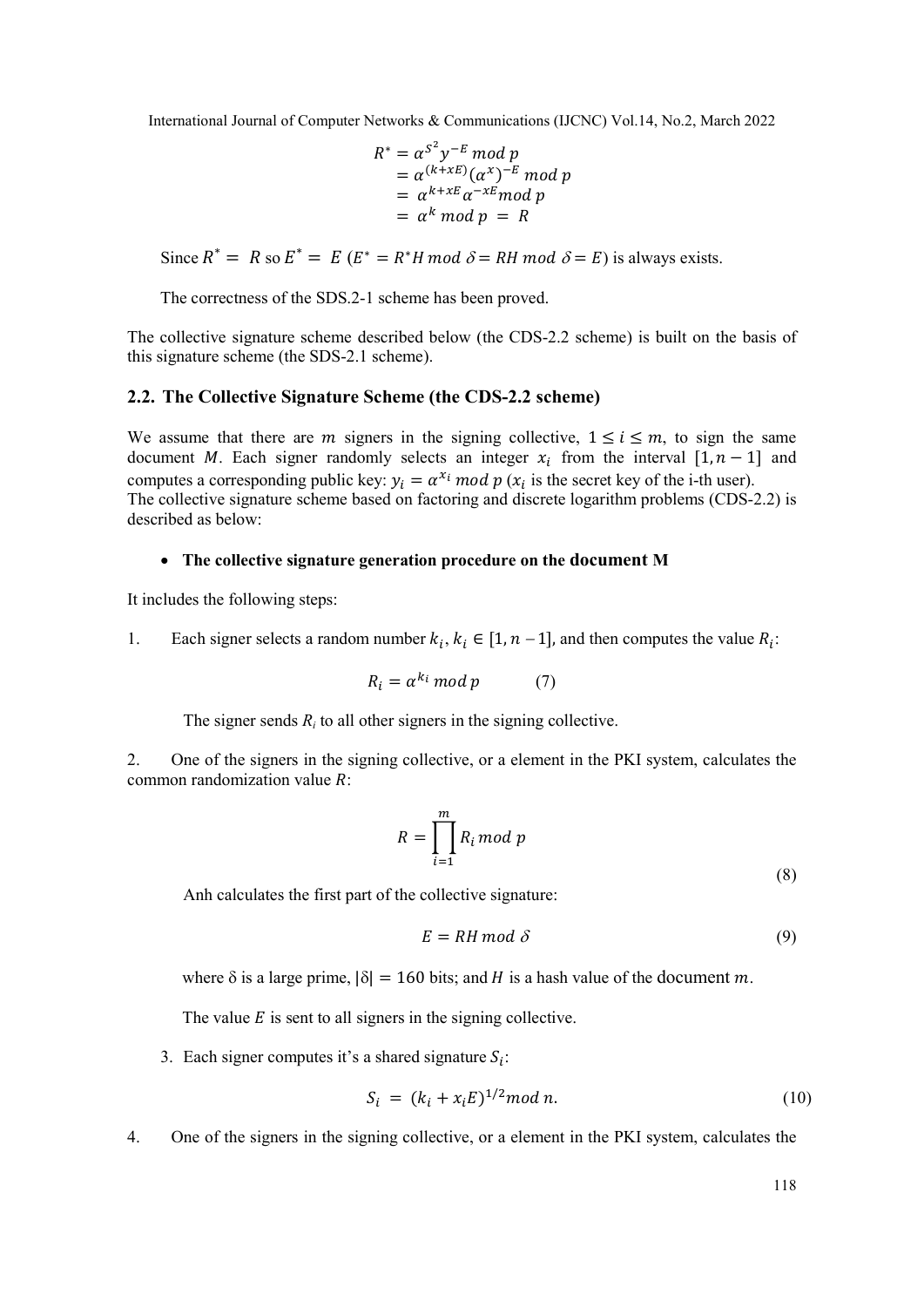International Journal of Computer Networks & Communications (IJCNC) Vol.14, No.2, March 2022 second element of the collective digtal signature  $S$ :

$$
S = (\sum_{i=1}^{m} S_i^2)^{1/2} \mod n
$$
\n(11)

The pair of value  $(E, S)$  is the collective digital signature of the signing collective, there are m signers, on the message M.

#### The signature verification procedure on the document M

It includes the following steps (the verifier can be a element in the PKI system):

1. The verifier computes the collective public key  $y$ :

$$
y = \prod_{i=1}^{m} y_i \mod p
$$
\n(12)

2. The verifier computes the value  $R^*$ :

$$
R^* = \alpha^{S^2} y^{-E} \mod p. \tag{13}
$$

3. The verifier computes the value  $E^*$ :

$$
E^* = R^* H \bmod \delta. \tag{14}
$$

4. The verifier compares values  $E^*$  and E. If  $E^* = E$ : The signature is valid; Otherwise the signature is invalid. It is rejected.

#### • Proof of correctness of the CDS-2.2 scheme:

To prove the correctness of this signatue scheme we only need to prove the existence of the equation  $E^* = E$ .

It is easy to see  $R^* = R$ . Indeed:

Substituting the value  $S = (\sum_{i=1}^{m} S_i^2)^{1/2} \mod n$  in the right part of the verification equation  $R^* = \alpha^{S^2} y^{-E} \mod p$ , we get:

$$
R^* = \alpha^{\sum_{i=1}^m S_i^2} \prod_{i=1}^m y_i^{-E} \mod p
$$
  
= 
$$
\prod_{i=1}^m \alpha^{S_i^2} \prod_{i=1}^m \alpha^{x_i(-E)} \mod p
$$
  
= 
$$
\prod_{i=1}^m \alpha^{k_i + x_i E} \prod_{i=1}^m \alpha^{x_i(-E)} \mod p
$$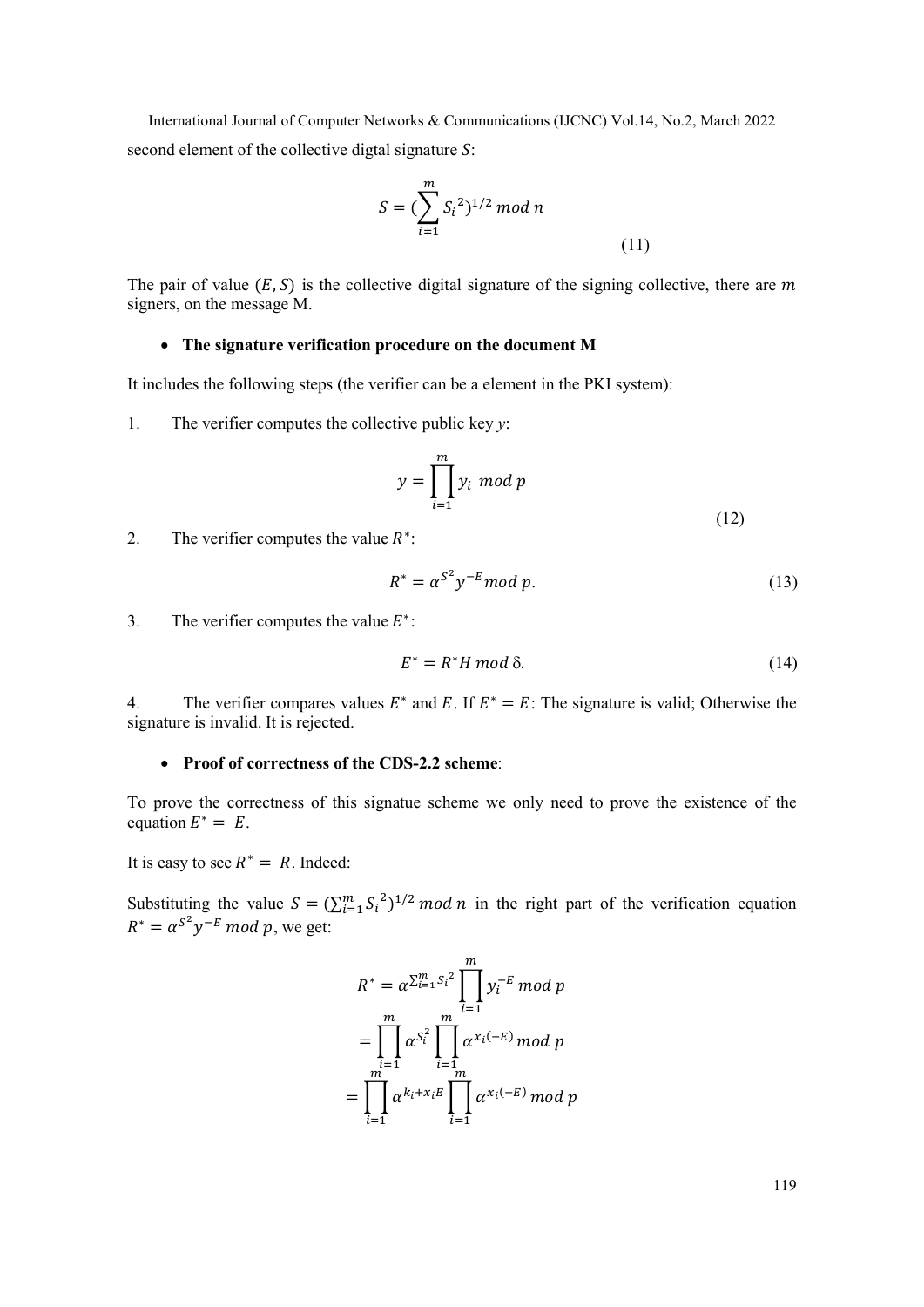$$
= \prod_{i=1}^{m} \alpha^{k_i} \mod p
$$

$$
= \prod_{i=1}^{m} R_i \mod p = R
$$

Since  $R^* = R$  so  $E^* = E$   $(E^* = R^*H \mod \delta = RH \mod \delta = E)$  is always exists.

The correctness of the signature scheme has been proved.

It is easy to see that, in this scheme, none of the signers generates his/her individual signature. The signer generates only its shared signature in the collective signature that corresponds exactly to the given document M and to the assigned set of m users. Besides, it is computationally difficult to manipulate with shares  $S_1$ ,  $S_2$ , ...,  $S_m$ , and compose another collective digital signature, relating to some different set of users.

# 3. THE PROPOSED SIGNATURE SCHEMES

In this part, we first construct a group signature scheme for a signing group of  $m$  members using the group signature protocol provided in [8]. Then, we utilize this scheme and the collective signature scheme mentioned in section 2.2, as the basic schemes, to build two types of the representative collective signature scheme: i) the collective signature for several signing groups and ii) the collective signature for several individual signings and several signing groups

# 3.1. Constructing The Group Signature Scheme (GDS-3.1)

Suppose there is a signing group of m signers who want to sign the document M. Each of the signers selects a private key x. His/Her corresponding public key is  $y_i = a^{x_i} \mod p$ ,  $i =$ 1, 2, ...,  $m$ . The public key Y of the group manager is a public key of the group and is calculated as follows  $Y = \alpha^X \mod p$ , where X is the manager's private key. The group manager, can be a element in the PKI system. The value  $Y$  is used in the signature verification procedure of the GDS-3.1 scheme. Let  $F_H$  is some specified hash function.

The group signature scheme based on factoring and discrete logarithm problems (GDS-3.1) is described as follows:

## The group signature generation procedure on the document M

It consists of stages:

- 1. The group manager does the following tasks:
- Computes hash value from document  $M$ :

$$
H = F_H(M) \tag{15}
$$

- Calculates masking coefficients  $\lambda_i$ :

 $\lambda_i = F_H(H || y_i || F_H(H || y_i || X))$  (16)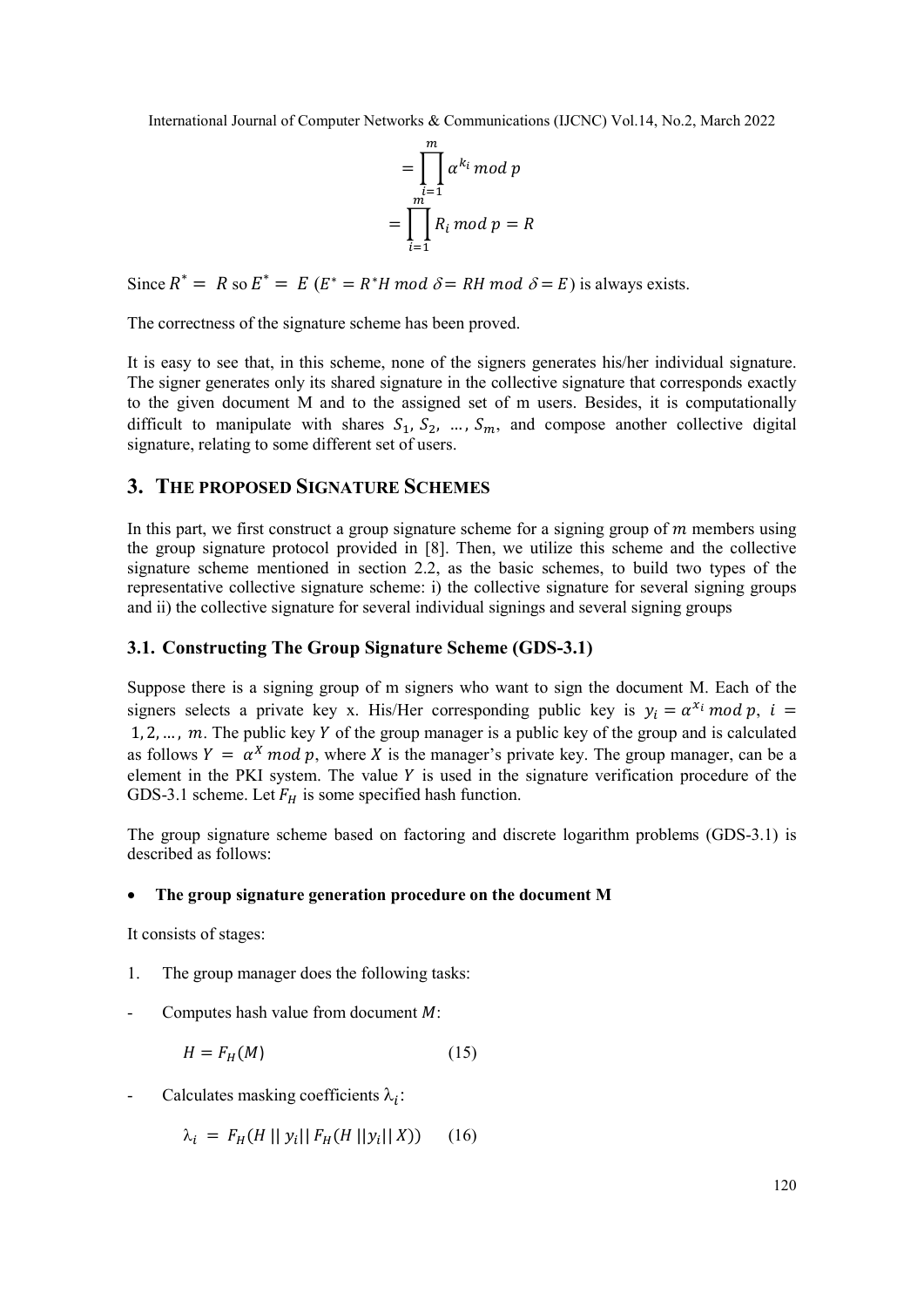- Sends each value  $\lambda_i$  to the corresponding *i-th* group member
- Computes the first element of the group signature  $U$ :

$$
U = \prod_{i=1}^{m} y_i^{\lambda_i} \mod p \tag{17}
$$

- 2. Each i-th signer in the signing group does the following tasks:
- Generates a random number  $k_i, k_i < n$ , anh then computes the value  $R_i$ :

$$
R_i = \alpha^{k_i} \bmod p \tag{18}
$$

- Sends  $R_i$ to the group manager
- 3. The group manager does the following tasks:
- Generates the random number  $K, K < q$ , and then computes the values  $R', R, E$ :

$$
R' = \alpha^{K} \mod p \tag{19}
$$
\n
$$
R = R' \prod_{i=1}^{m} R_i \mod p = \alpha^{K + \sum_{i=1}^{m} k_i} \tag{20}
$$

and

$$
E = F_H(M||R||U) \bmod \delta \tag{21}
$$

where  $\delta$  is a large prime,  $|\delta| = 160$  bit.

Sends value  $E$  to all signers in signing group

 $E$  is the second element of the group signature.

- 4. Each i-th signer in the signing group does the following tasks:
- Computes his/her shared signature  $S_i$ :

$$
S_i = (k_i + x_i \lambda_i E)^{1/2} \mod n \tag{22}
$$

- Sends  $S_i$  to the group manager
- 5. The group manager does the following tasks:
- Verifies the correctness of each shared signature  $S_i$  by checking equality:

$$
R_i = \alpha^{S_i^2} y^{-\lambda_i E} \bmod p \tag{23}
$$

If all signature shared signatures  $S_i$  satisfy the last verification equation, then he/she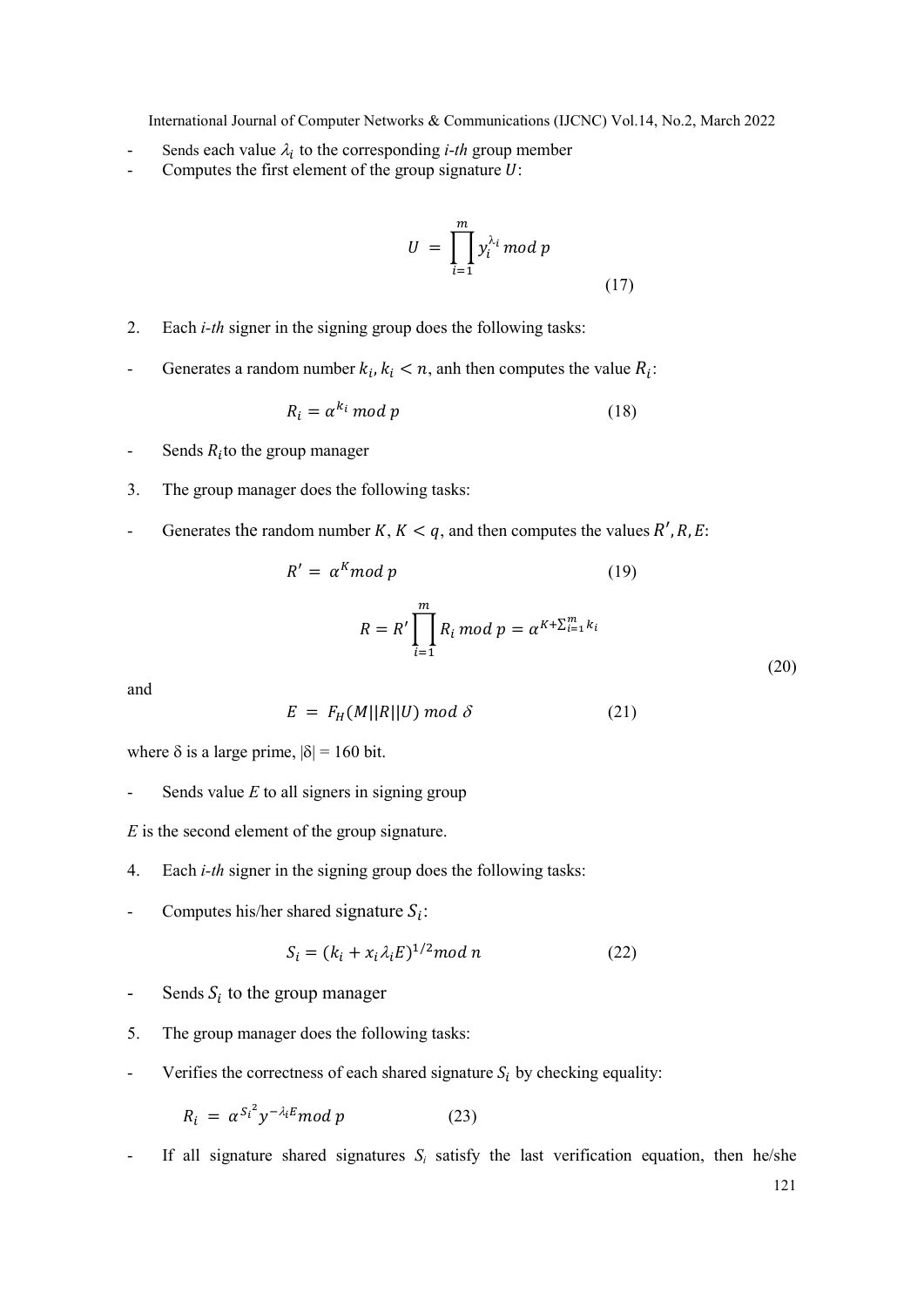International Journal of Computer Networks & Communications (IJCNC) Vol.14, No.2, March 2022 computes his shared signature:

$$
S' = (K + XE)^{\frac{1}{2}} \mod n \tag{24}
$$

Computes the third element of the group signature  $S$ :

$$
S = (S'^2 + \sum_{i=1}^{m} S_i^2)^{1/2} \mod n
$$
\n(25)

The tuple  $(U, E, S)$  is a group signature of the signing group on the document M.

# The signature verification procedure on the document M

It includes the following steps (The verifier can be a element in the PKI system):

1. The verifier computes the hash function value from the document  $M$ :

$$
H = F_{\rm H}(M)
$$

2. The verifier computes value  $R^*$ :

$$
R^* = \alpha^{S^2} (UY)^{-E} \mod p \tag{26}
$$

3. The verifier computes value  $E^*$ :

$$
E^* = F_H(M||R^*||U) \bmod \delta \tag{27}
$$

4. The verifier compares the values  $E^*$  with E. If  $E^* = E$ : The group signature is valid; Otherwise, the group signature is invalid. It is rejected.

## • Proof of correctness of this signature scheme:

To prove the correctness of this signatue scheme we only need to prove the existence of the equation  $E^* = E$ .

It is easy to see  $R^* = R$ . Indeed:

$$
R^* = \alpha^{S^2} (UY)^{-E} \mod p
$$
  
=  $\alpha^{S'^2 \cdot \sum_{i=1}^m S_i^2} \left( \alpha^X \prod_{i=1}^m y_i^{\lambda_i} \right)^{-E} \mod p$   
=  $\alpha^{(K+XE) \cdot \sum_{i=1}^m (k_i + x_i \lambda_i E)} \left( \alpha^{-XE} \prod_{i=1}^m \alpha^{-x_i \lambda_i E} \right) \mod p$   
=  $\alpha^{K + \sum_{i=1}^m k_i} \mod p = R$ 

Since  $R^* = R$  so  $E^* = E$   $(E^* = R^*H \mod \delta = RH \mod \delta = E)$  is always exists.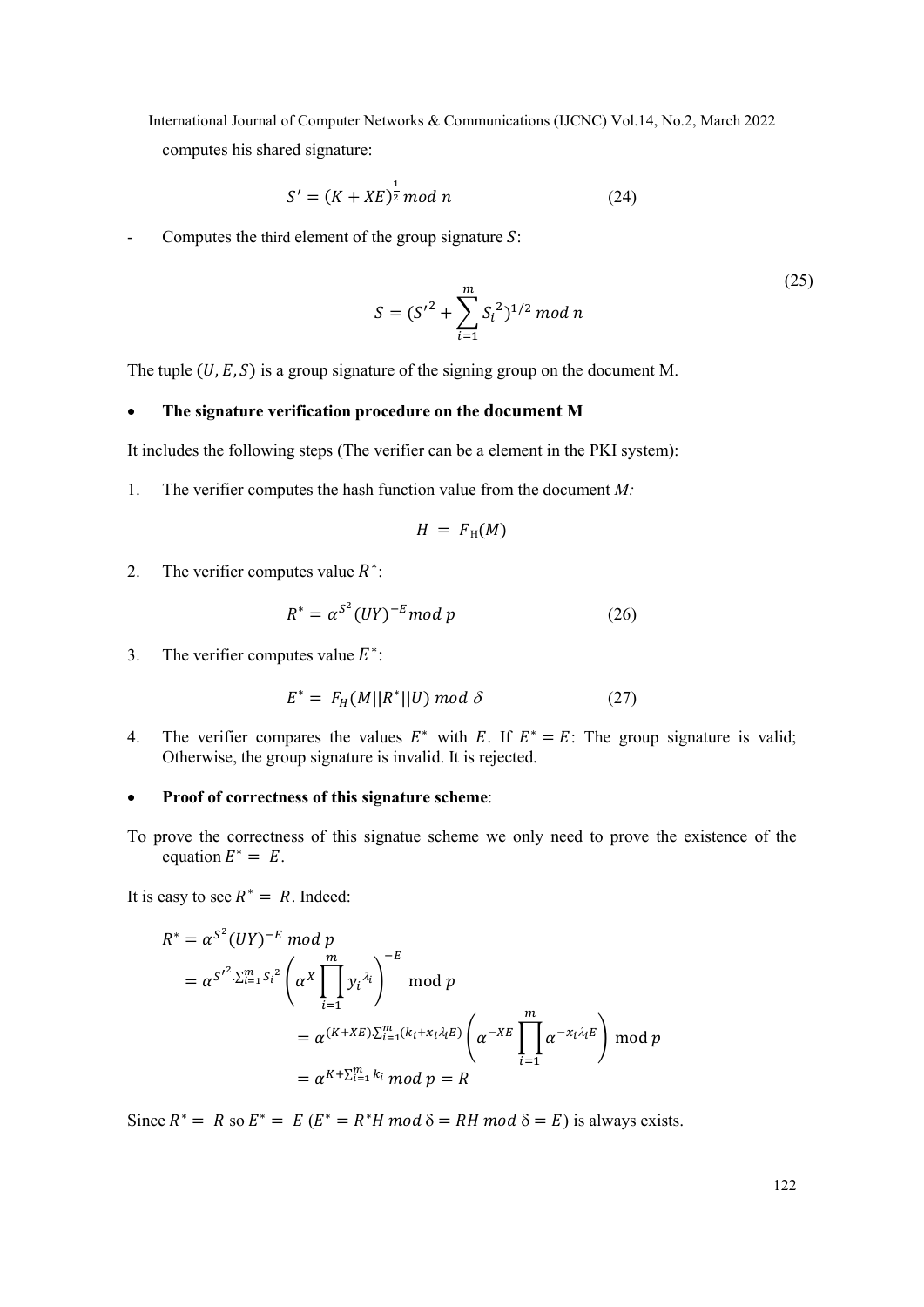The correctness of the signature scheme has been proved.

# 3.2. Constructing the Collective Digital Signature For Several Signing Groups

Let g signing groups with public keys  $Y_j = \alpha^{X_j} \mod p$ , where  $j = 1, 2, ..., g$ .  $X_j$  is the secret key of the *j*-th goup manager, have intention to sign the document  $M$ . Suppose also the *j*-th signing goup inclues  $m_j$  active individual signers (persons appointed to act on behalf of the  $j$ -th signing goup).

The collective signature scheme for several signing group (RCS.01-3.2) is described as below.

#### The collective signature generation procedure on the document M

It consists of stages:

- 1. Each j-th group manager in the signing collective does the following tasks:
- Based on the group signature generation procedure described above (section 3.1) to generals masking parameters  $\lambda_{ji}$  for the signers of *j*-th group.
- Computes the value  $U_j$  (where  $i = 1, 2, ..., m_j$ ):

$$
U_j = \prod_{i=1}^{m_j} y_{ji}^{\lambda_{ji}} \mod p \tag{28}
$$

U as the shared element of the  $i$ -th group in the first element of the collective signature.

- Comutes the randomizing parameter  $R_j$ :

$$
R_j = R'_j \prod_{i=1}^{m_j} R_{ji} \bmod p
$$
 (29)

- Sends values  $U_j$  and  $R_j$  to all other group managers in the signing collective.
- 2. Each *j-th* group manager in the signing collective computes values  $U, R$  and  $E$ :

$$
U = \prod_{j=1}^{g} U_j \mod p \tag{30}
$$

$$
R = \prod_{j=1}^{g} R_j \mod p = \alpha^{\sum_{j=1}^{g} k_j} \mod p \tag{31}
$$

and

$$
E = F_H(M||R||U) \bmod \delta \tag{32}
$$

 $U$  and  $E$  are the first and second elements of the collective signature.

123

 $(22)$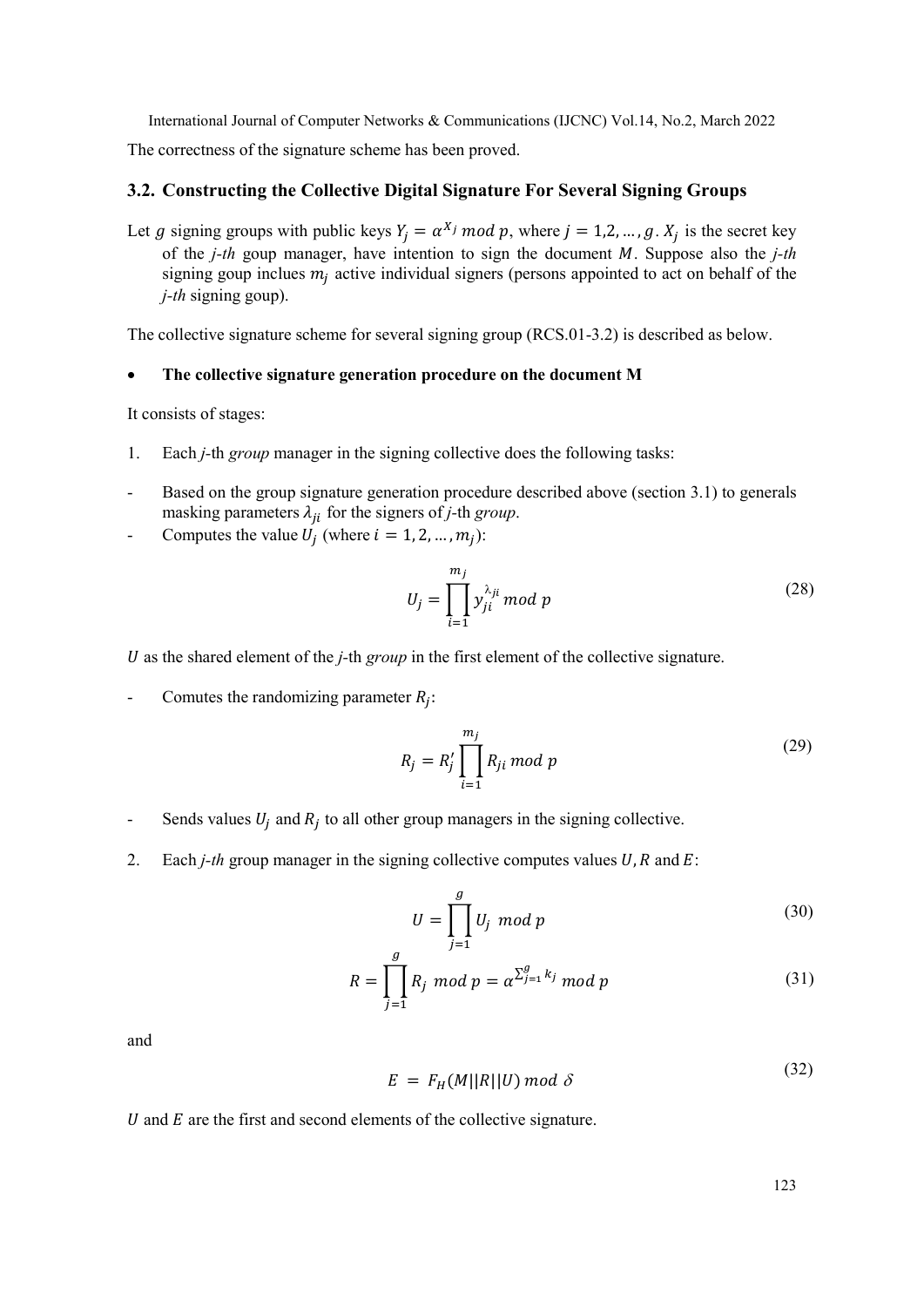- 3. Each j-th group manager does the following tasks:
- Computes the shared signature of j-th group:

$$
S_j = \left( S_j'^2 + \sum_{i=1}^{m_j} S_{ji}^2 \right)^{1/2} \mod n \tag{33}
$$

Where  $S_{ji}$  in the shared signature of the *i-th* signer in the *j-th* group,

- Sends  $S_j$  to other group managers in the signing collective.
- 4. Each j-th group manager does the following tasks:
- Can verify the correctness of each shared signature  $S_j$  by cheaking equality:

$$
R_j^* = \alpha^{S_j^2} (U_j Y_j)^{-E} \bmod p
$$
\n<sup>(34)</sup>

- If all shared signatures  $S_j$  satisfy the last verification equation, then the third element S of the collective signature is computed:

$$
S = (\sum_{j=1}^{g} S_j^2)^{1/2} \mod n
$$
 (35)

The tuple  $(U, E, S)$  is the collective signature on the document M of the signing collective there are  $g$  signing groups.

#### The signature verification procedure on the document M

It includes the following steps (The verifier can be a element in the PKI system):

1. The verifier computes the collective public key shared by all signing groups:

$$
Y_{col} = \prod_{j=1}^{g} Y_j \mod p \tag{36}
$$

2. The verifier computes the value  $R^*$ :

$$
R^* = \alpha^{S^2} (UY_{col})^{-E} \mod p \tag{37}
$$

3. The verifier computes the value  $E^*$ :

$$
E^* = F_H(M||R^*||U) \bmod \delta \tag{50}
$$

4. The verifier Compares the values  $E^*$  with E. If  $E^* = E$ : The collective signature is valid. Otherwise, the collective signature is invalid. It is rejected.

(38)

 $(24)$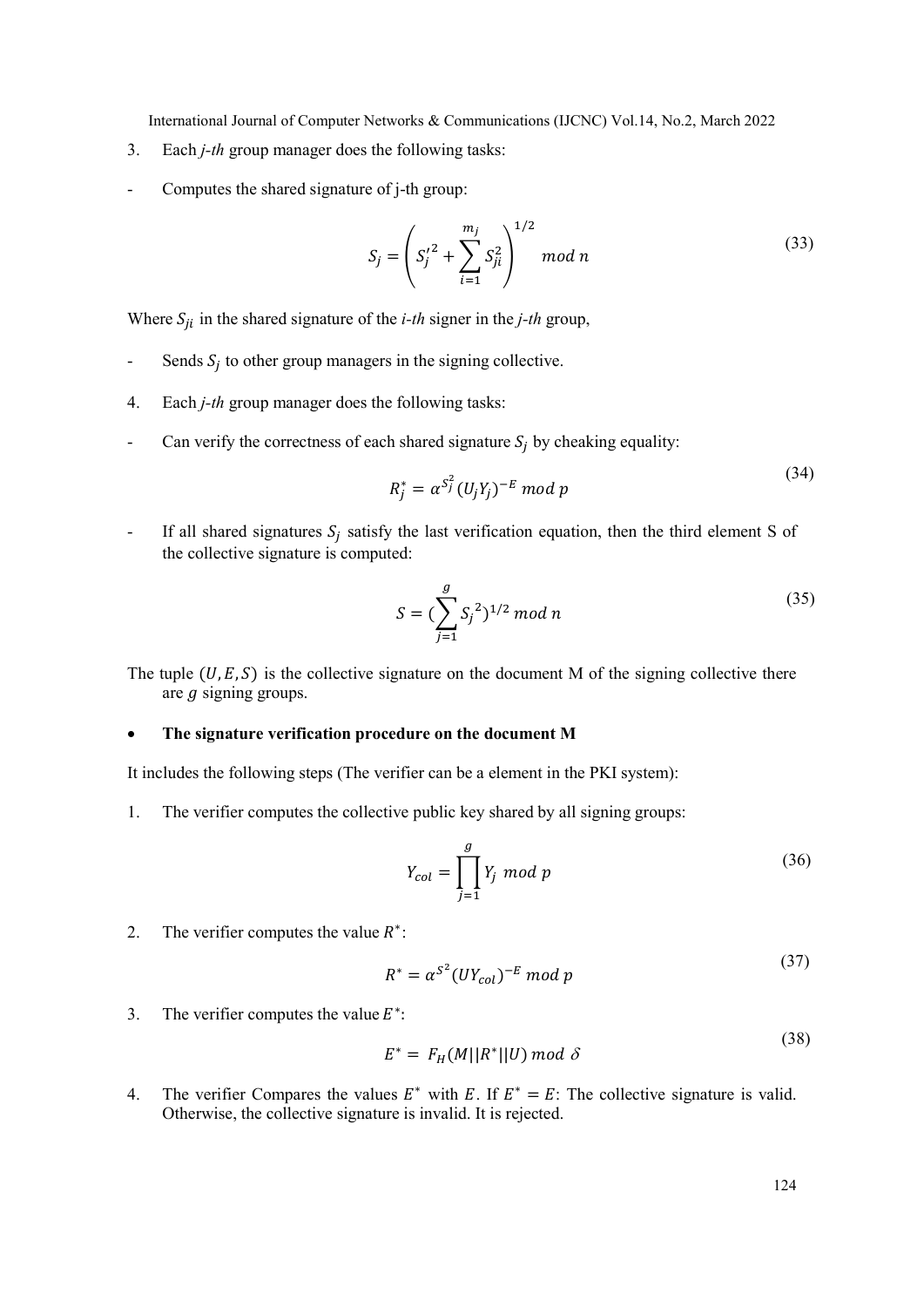#### • Proof of correctness of this signature scheme:

To prove the correctness of this signatue scheme we only need to prove the existence of the equation  $E^* = E$ .

It is easy to see  $R^* = R$ . Indeed:

$$
R^* = \alpha^{S^2} (UY_{col})^{-E} \mod p
$$
  
=  $\alpha^{\sum_{j=1}^g S_j^2} (\prod_{j=1}^g U_j \prod_{j=1}^g Y_j)^{-E} \mod p$   
=  $\prod_{j=1}^g \alpha^{S_j^2} (Y_j U_j)^{-E} \mod p$   
=  $\prod_{j=1}^g R_j \mod p = R$ 

Since  $R^* = R$  so  $E^* = E(E^* = F_H(M || R^* || U) = F_H(M || R || U) = E)$  is always exists.

The correctness of the signature scheme has been proved.

# 3.3. Constructing the Collective Digital Signature Scheme for Several Individual Signers and Several Signing Groups

- The collective signature generation procedure of this scheme is similar to that of the RCS.01-3.2 scheme, but for individual signers,  $Uj$  is equal to 1.
- Suppose  $x_j$  and  $y_j = \alpha^{x_j}$ , where  $j = g + 1, g + 2, ..., g + m$ , are a private key and a public key, correspondingly, of  *individual signers participating in the protocol for generating the* collective digital signature for g signing groups and  $m$  individual signers.
- The collective signature scheme for  $m$  individual signers  $g$  signing groups (RCS.02-3.3) is described as below.

# The signature generation procedure on the document M

It consists of stages:

- 1. Each j-th group manager in the signing collective does the following tasks:
- Based on the group signature generation procedure described above (section 3.1) to generals masking parameters  $\lambda_{ji}$  for the signers of *j*-th group.
- Computes the value  $U_j$  (where  $i = 1, 2, ..., m_j$ ):

$$
U_j = \prod_{i=1}^{m_j} y_{ji}^{\lambda_{ji}} \mod p \tag{39}
$$

 $U$  as the shared element of the *j*-th *group* in the first element of the collective signature.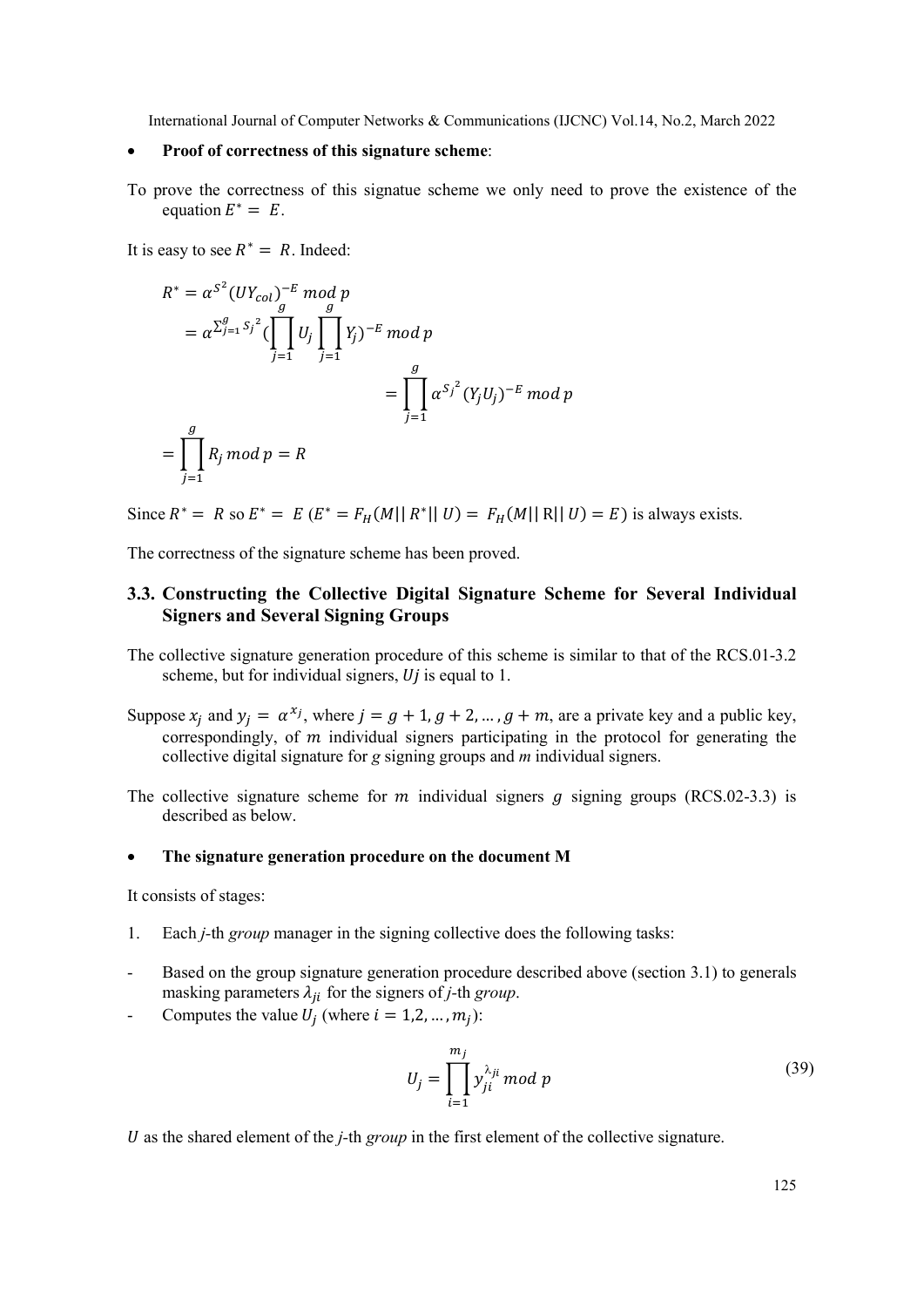- Computes the randomizing parameter  $R_j$ :

$$
R_j = R'_j \prod_{i=1}^{m_j} R_{ji} \bmod p
$$
\n(40)

- Send values  $U_j$  and  $R_j$  to all other managers and all individual signers in the signing collective.
- 2. Each *j-th* individual signer  $(j = g + 1, g + 2, ..., g + m)$  does the following tasks:
- Generates a random value  $K_j$ ,  $K_j < n$ , and then computes the value  $R_j$ :

$$
R_i = \alpha^{K_j} \bmod p \tag{41}
$$

- Sent  $R_j$  to all group managers and other individual signers in the signing collective.
- Each  $j$ -th group manager and each  $j$ -th individual signer in the signing collective computes values  $U$ ,  $R$  and  $E$ :

$$
U = \sum_{j=1}^{g+m} U_j \text{ mod } p \tag{42}
$$

$$
R = \sum_{j=1}^{g+m} R_j \text{ mod } p \tag{43}
$$

And

$$
E = F_H(M||R||U) \mod \delta \tag{44}
$$

where  $\delta$  is a large prime having,  $|\delta| = 160$  bits;  $U = 0$  for  $j = g + 1, g + 2, ..., g + m$ .

 $U$  and  $E$  are the first and second elements of the signature.

3. a) Each *j-th* group manager computes the shared signature of *j-th* group  $S_j$ :

$$
S_j = (S_j'^2 + \sum_{i=1}^{m_j} S_{ji}^2)^{1/2} \mod n
$$
\n(45)

where  $S_{ji}$  is the shared signature of the *i-th* signer in the *j-th* signing group.

And sends  $S_j$  to all individual signers and other group managers.

b) Each *j*-th individual signer computes his/her shared signature  $S_j$ :

$$
S_j = (K_j + X_j E)^{1/2} \mod n \tag{46}
$$

And sends  $S_j$  to all group managers and other individual signers.

126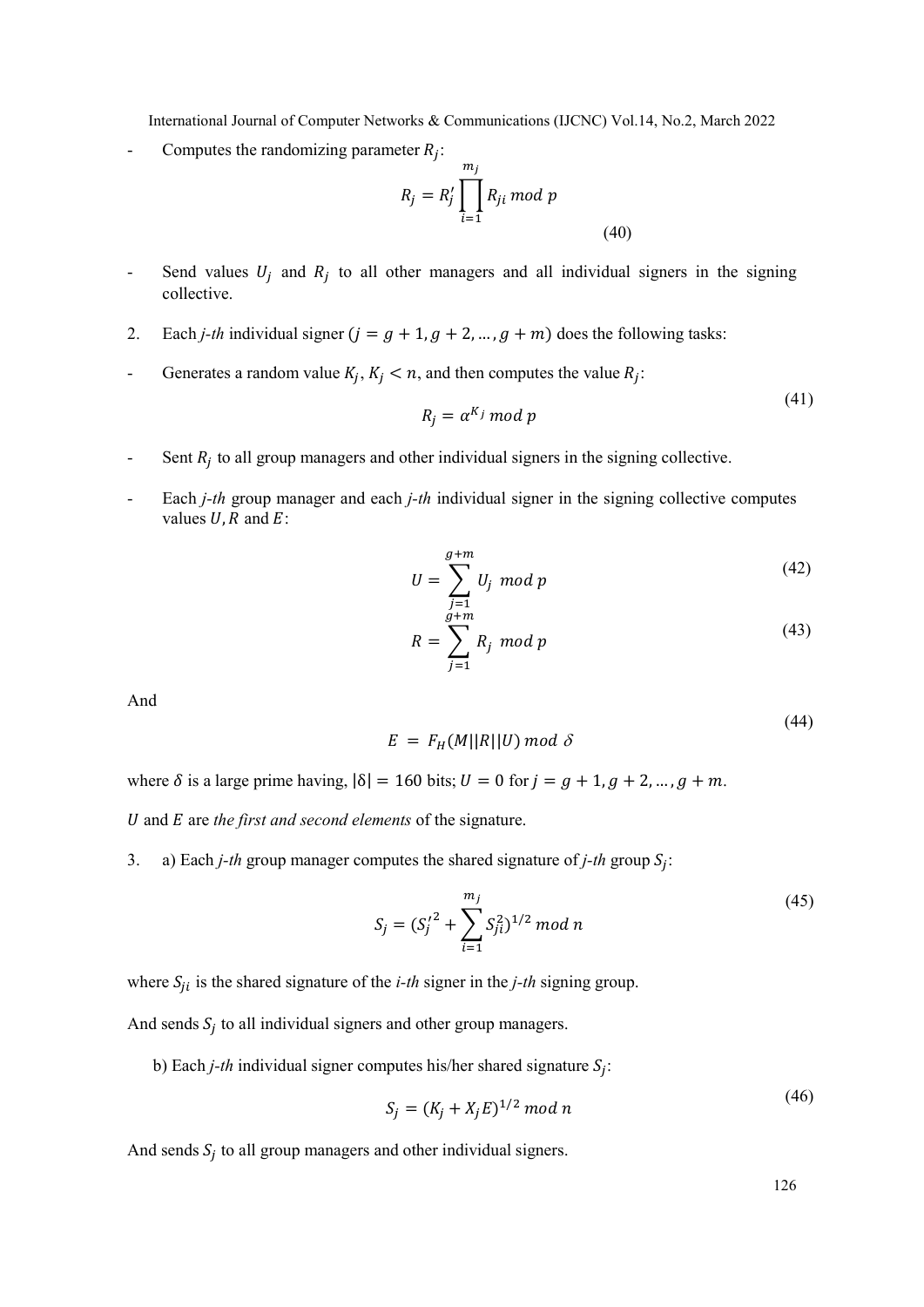- 4. Each j-th group manager and each individual signers does the following tasks:
- Can verify the correctness of each share signatures  $S_j$  by checking equality:

$$
R_j^* = \alpha^{S_j^2} (U_j Y_j)^{-E} \bmod p
$$

 $(47)$ 

(48)

For  $i = 1, 2, ..., q$  and

-

$$
R_j^* = \alpha^{S_j^2} Y_j^{-E} \bmod p
$$

For  $j = g + 1, g + 2, ..., g + m$ .

If all shares S<sub>j</sub> satisfy the last verification equation, then the third element Sof the collective signature is computed:

$$
S = (\sum_{j=1}^{g+m} S_j^2)^{1/2} \mod n
$$
 (49)

The tuple  $(U, E, S)$  is the collective signature on the document M of the signing collective there are  $g$  signing groups and  $m$  individual signers.

The first element  $U$  of the collective signature contains information about the all group members of each signing group who signed the document  $M$ .

#### The signature verification procedure on the document M

It includes the following steps (The verifier can be a element in the PKI system):

1. The verifier computes the collective public key shared by all signing groups and individual signers:

$$
Y_{col} = \prod_{j=1}^{g+m} Y_j \text{ mod } p
$$
\n<sup>(50)</sup>

2. The verifier computes the value  $R^*$ :

$$
R^* = \alpha^{S^2} (UY_{col})^{-E} \mod p
$$

3. The verifier computes the value  $E^*$ :

$$
E^* = F_H(M||R^*||U)
$$
\n(52)

4. The verifier Compares the value  $E^*$  with E. If  $E^* = E$ : The collective signature is valid; Otherwise, the collective signature is invalid. It is rejected.

## • Proof of correctness of this signature scheme:

To prove the correctness of this signatue scheme we only need to prove the existence of the

(51)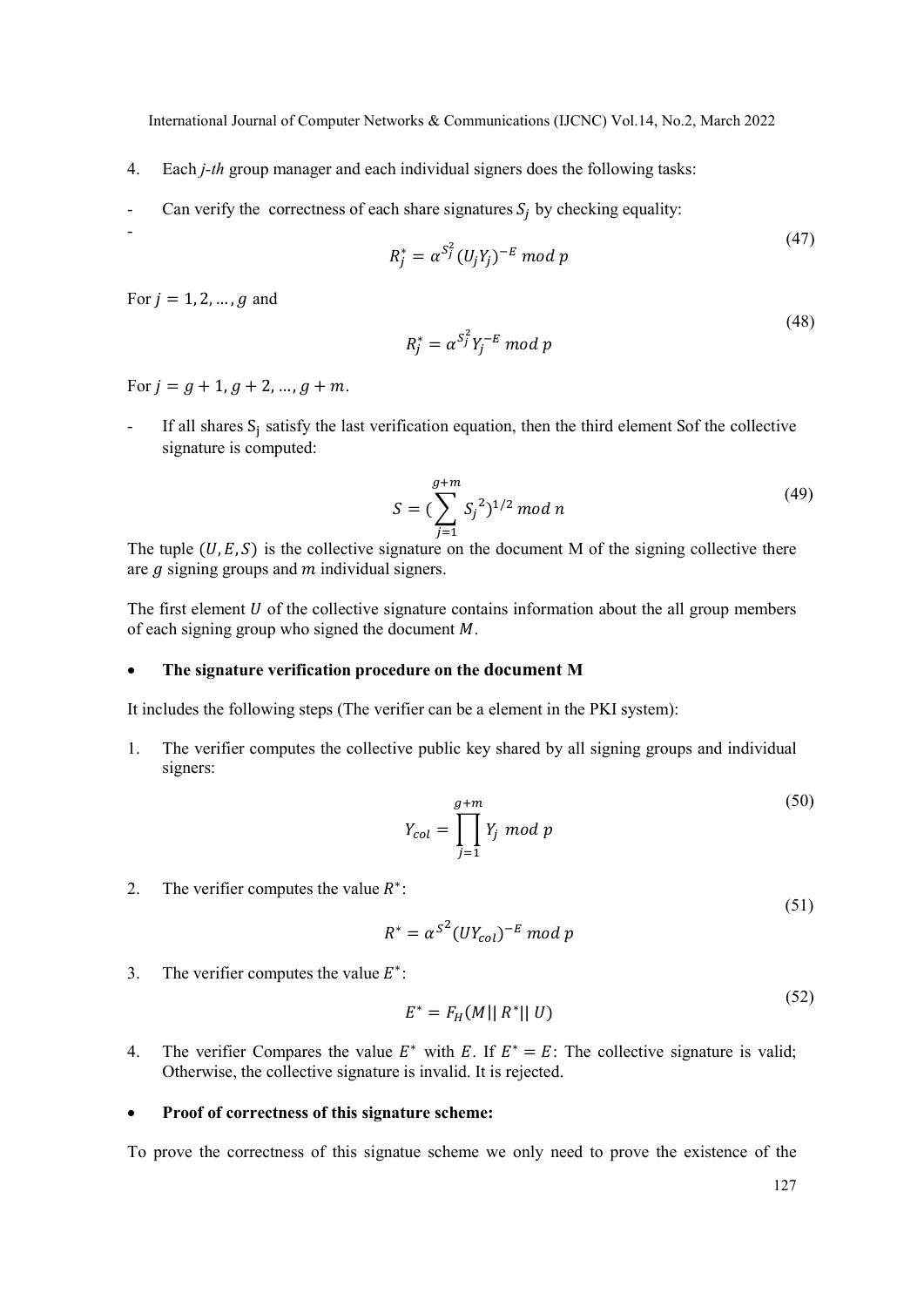equation  $E^* = E$ . It is easy to see  $R^* = R$ . Indeed:

$$
R^* = \alpha^{S^2} (UY_{col})^{-E} \mod p
$$
  
\n
$$
= \alpha^{\sum_{j=1}^{g+m} S_j^2} (\prod_{j=1}^{g+m} U_j \prod_{j=1}^{g+m} Y_j)^{-E} \mod p
$$
  
\n
$$
= \alpha^{\sum_{j=1}^{g} S_j^2 + \sum_{j=g+1}^{g+m} S_j^2} (\prod_{j=1}^{g} U_j \prod_{j=1}^{g+m} Y_j)^{-E} \mod p
$$
  
\n
$$
= \prod_{j=1}^{g} \alpha^{S_j^2} (U_j Y_j)^{-E} \prod_{j=g+1}^{g+m} \alpha^{S_j^2} Y_j^{-E} \mod p
$$
  
\n
$$
= \prod_{j=1}^{g} R_j \prod_{j=g+1}^{g+m} R_j \mod p = R
$$

Since  $R^* = R$  so  $E^* = E$   $(E^* = F_H(M || R^* || U) = F_H(M || R || U) = E)$  is always exists.

The correctness of the signature scheme has been proved.

# 4. SECURITY ANALYSIS AND PERFORMANCE EVALUATION

## 4.1. Security analysis of the proposed collective digital signature schemes

# 4.1.1. Security level of the single digital signature (SDS-2.1)

It is easy to see that, the solution of the discrete logarithm problem in  $GF(p)$  is not sufficient for breaking this signature scheme. To break the scheme it is required to know the factorization of n. Indeed, the solution of the discrete logarithm problem leads to the computation of the secret key  $x$ and the possibility to calculate the value  $k + xE \mod n$ . However, to calculate the signature elements is required to extract the 2-th root modulo n from  $k + xE \mod n$ . This requires factoring the modulus  $n$ . This is the second difficult problem.

# 4.1.2. Security level of the group digital signature scheme (GDS-3.1)

With the group signature scheme, there are two main types of attacks: Internal attacks and external attacks. In external attacks, the attacker only knows the system parameters and the public keys, along with the document M, while in internal attacks, the attacker will know a lot more information.

Let's take a look at the most likely successful case where the attacker is the group manager, since he has the most information.

## Attack to reveal secret key:

Assuming the signing group consists of  *members. Since the group manager knows the values*  $S_m$ ,  $R_m$ ,  $y_m$  so if he wants to attack the *m-th* person in the signing group he can do the following: He needs to calculate:  $x_m = log_{\alpha} y_m \text{ mod } p$ ; or computes:  $k_m = log_{\alpha} R_m \text{ mod } p$ ; and then computes:  $x_m = S_m^2 - xE \mod n$ . These require solving the discrete logarithm problem.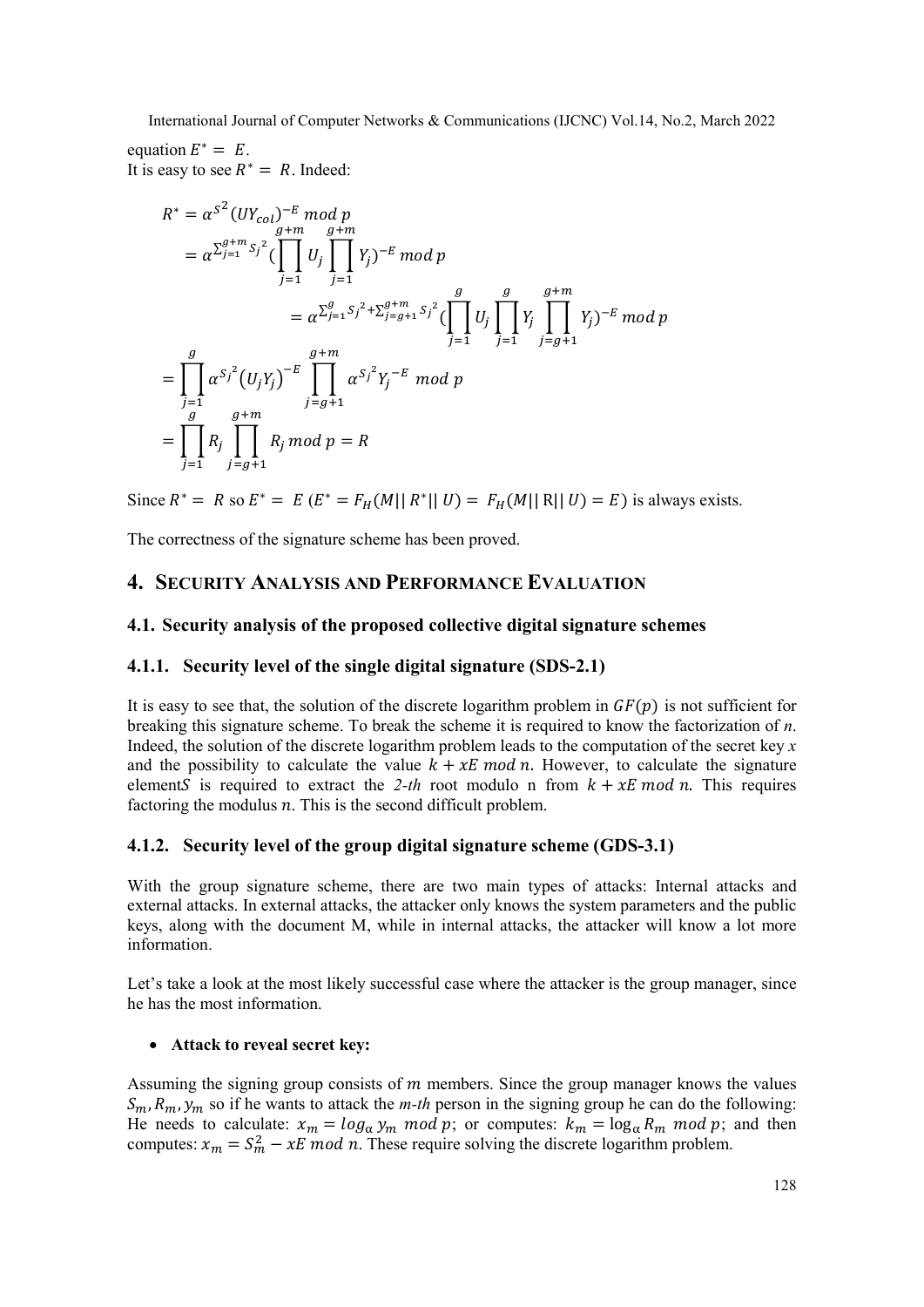# • Signature forgery attack:

Assuming the signing group consists of  *members. The group manager of this signing group* knows the values  $S_m$ ,  $R_m$ ,  $\dot{y}_m$  so if the group manager wants to attack the *m-th* person in the signing group he perform the following steps:

Choose  $X \in [1, n-1]$  and calculate his public key:

$$
Y = y_m^{\lambda_m} \alpha^X \bmod p \tag{53}
$$

And calculate the common public value of group.

$$
U = \prod_{i=1}^{m} y_i^{\lambda_i} \mod p \tag{54}
$$

Choose  $K \in [1, n-1]$  and compute:

$$
R' = R_m \alpha^K \bmod p \tag{55}
$$

Compute  $R$  and  $E$ , send  $E$  to all other member of group.

$$
R = R' \sum_{i=1}^{m} R_i \bmod p
$$
 (56)

$$
E = F_H\left(M||R||U\right) \mod \delta \tag{57}
$$

$$
S' = (S_m^2 + K + XE)^{1/2} \mod n \tag{58}
$$

And:

Compute:

$$
S = \left(S'^2 + \sum_{i=1}^{m} S_i^2\right)^{1/2} \mod n \tag{59}
$$

The tuple (U, E, S) still satisfy the test equation  $R = \alpha^{S^2}(UY)^E \mod p$ . Because:

$$
R^* = \alpha^{S^2} (UY)^E \mod p
$$
  
=  $\alpha^{S'^2 + \sum_{i=1}^m S_i^2} \left( y_m^{\lambda_m} \alpha^X \prod_{i=1}^m y_i^{\lambda_i} \right)^{-E} \mod p$   
=  $\alpha^{S_m^2 + (K + KE) + \sum_{i=1}^m S_i^2} y_m^{-E\lambda_m} \alpha^{-EX} \prod_{i=1}^m y_i^{-E\lambda_i} \mod p$   
=  $\alpha^{(k_m + x_m \lambda_m E) + (K + KE) + \sum_{i=1}^m (k_i + x_i \lambda_i E)} \alpha^{-x_m \lambda_m E} \alpha^{-X E} \alpha^{\sum_{i=1}^m -x_i \lambda_i E} \mod p$   
=  $\alpha^{k_m + K + \sum_{i=1}^m k_i} = R' \sum_{i=1}^m R_i \mod p = R$ 

When deploying the scheme to prevent this type of attack, it is necessary to have a trusted department to act as the group manager. The PKI plays an important role in this case [21-22].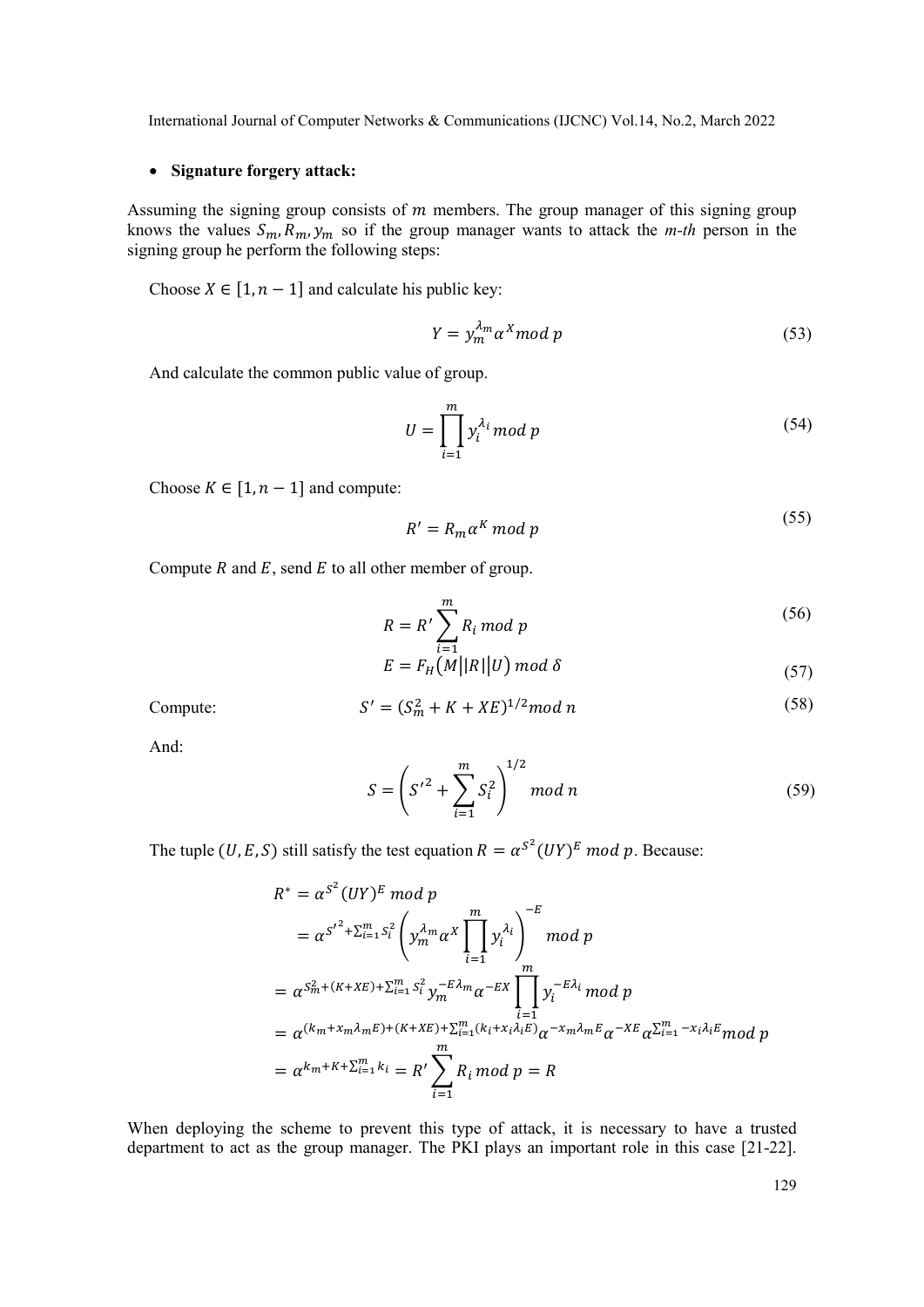When building a signing group, that department is responsible for receiving the public key of each signing member, then calculating and publishing the public public key of the signing group, the public keys of the members must also be made public. Publicly announced in the signing group for all members of the group to know. The private-public keys of the members and the public keys of the whole group are fixed, and the attacker will not be able to recompute them as shown in expression (53). So the scheme is safe if implemented correctly (53).

The security level of the collective digital signature and the collective digital signature of signing groups are similar to Security level of digital signature for signing group we mention above.

# 4.2. Performance evaluation of the proposed collective digital signature schemes

The performance of a digital signature scheme can be evaluated by calculating the time cost of signature generation and the time cost of signature verification. We do it this way. The time costs of representative collective signature schemes proposed in this paper are shown in Table 1.

Notations:  $T_h$ : Time cost of a hash operation in  $Z_p$ ;  $T_s$ : Time cost of a scalar multiplication in  $Z_p$ ;  $T_{inv}$ : Time cost of a inverse operation in  $Z_p$ ;  $T_e$ : Time cost of an exponent operation in  $Z_p$ ;  $T_m$ : Time cost of a modular multiplication in  $Z_p$ . According to [23]:  $T_h \approx T_m$ ,  $T_s \approx 29T_m$ ,  $T_{inv} \approx$  $240T_m$ 

 $T_e \approx 240 T_m$ ,  $T_{\text{sort}} \approx 290 T_m$ .

| The scheme        | <b>Time for Signature generation</b>                                                                                                                                                                                      | Time for<br><b>Signature verification</b> |
|-------------------|---------------------------------------------------------------------------------------------------------------------------------------------------------------------------------------------------------------------------|-------------------------------------------|
| <b>RCS.01-3.2</b> | $U = \sum_{j=1}^{6} (243m_j + 1) T_m$<br>$e = \left[ \sum_{j=1}^{g} (241m_j + 240) + 1 \right] T_m$<br>$S = [\sum_{j=1} (1254m_j + 1781) + 290]T_m$<br>$Sum = [\sum_{i=1} (1738m_j + 2022) + 291]T_m$                     | $(723 + g)T_m$                            |
| RCS.02-3.3        | $U = \sum_{i=1}^{n} (243m_i + 1) T_m$<br>$e = \left[\sum_{i=1}^{S} (241m_j + 240) + 241m + 1\right]T_m$<br>$S = [\sum_{i=1} (1254m_j + 1781) + 1250m + 290]T_m$<br>$Sum = [\sum_{i=1} (1738m_j + 2022) + 1491m + 292]T_m$ | $(723 + g + m)T_m$                        |

Table 1. Time cost of the proposed collective signature scheme: RCS.01-3.2 and RCS.02-3.3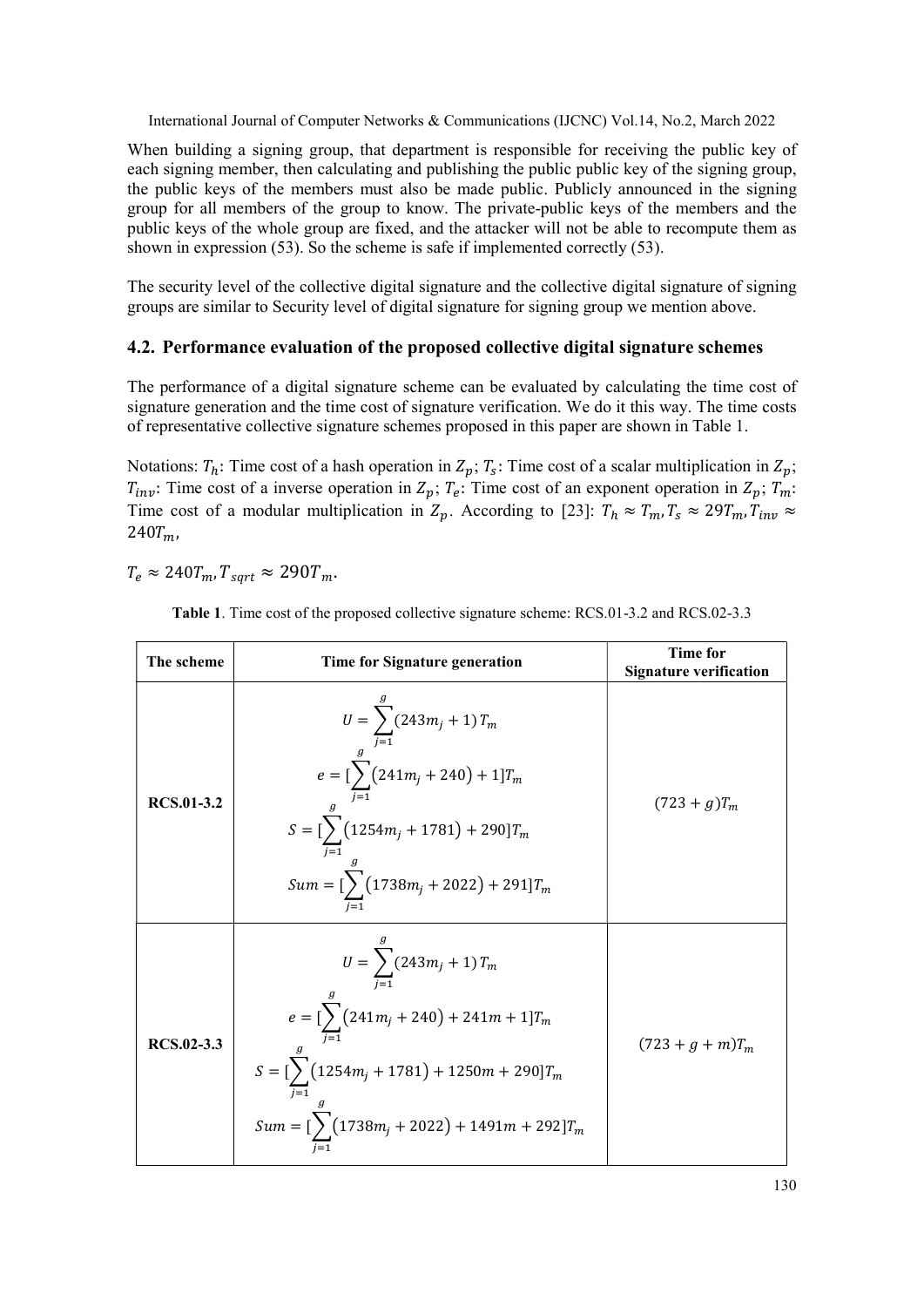Table 1 shows that the time cost for the generation of signature components and for the signature verification of the proposed collective signature schemes are is much higher than that of the similar signature scheme in [24]. This is considered as a limitation that needs to be overcome for schemes built on two difficult problems factoring and discrete logarithm [25-27].

# 5. CONCLUSION

In this paper, we have shown that there is a new authentication requirement that requires collective key generation and signature generation algorithms to satisfy. Our proposed collective signature can meet this new requirement.

In addition, we have succeeded in using simultaneously two difficult problems factoring and discrete logarithm to build two types of representative collective signature schemes, which are: i) the collective signature scheme for many signing groups and ii) the collective signature scheme for many individual signers and many signing groups. These types of schemes are essential for the multi-level authentication requirements of many information exchange applications in today's network environment and it is also easy to deploy on existing PKI systems.

The simultaneous combination of two difficult problems factoring and discrete logarithm is demonstrated by choosing a prime modulo p with a special structure,  $p = 2n + 1$  with  $n = q'q$ , q' and q are large prime numbers having the 512 bit size or 1024 bit. The security level of the proposed collective signature schemes is inherited from the base scheme which has been analyzed in section 4.1. That is, to break the proposed collective signature scheme, the attacker must also solve two difficult problems simultaneously.

The paper also calculated and compared the performance of the two proposed schemes with the performance of some other schemes.

# CONFLICT OF INTEREST

The authors declare no conflict of interest.

# **REFERENCES**

- [1] Pieprzyk J., Hardjono T. & Seberry J., (2003) "Fundamentals of Computer Security", Springer-Verlag, Berlin Heidelberg.
- [2] National Institute of Standards & Technology, (2009) "Digital Signature Standard", Federal Information Processing Standards Publication 186-3.
- [3] Ganeshkumar K. & Arivazhagan D., (2014) "Generating A Digital Signature Based On New Cryptographic Scheme For User Authentication And Security", Indian Journal of Science and Technology.
- [4] Girault M., Poupard G. & Stern J., (2006) "On the Fly Authentication and Signature Schemes Based on Groups of Unknown Order", In Journal of Cryptology, no.19, pp.463-487.
- [5] Seetha R. & Saravanan R., (2016) "Digital Signature Schemes for group communication: A Survey", International Journal of Applied Engineering Research, no.11, pp.4416–4422.
- [6] Enache A. C., (2012) "About Group Digital Signatures", Journal of Mobile, Embedded and Distributed Systems, no.4, pp.193–202.
- [7] Alamélou Q., Blazy O., Cauchie S. & Ph. Gaborit, (2017) "A code-based group signature scheme", Designs, Codes and Cryptography, vol.82, no.1-2.
- [8] Moldovyan A. A. & Moldovyan N. A, (2014) "Group signature protocol based on masking public keys",Quasigroups and related systems, no.22, pp.133–140.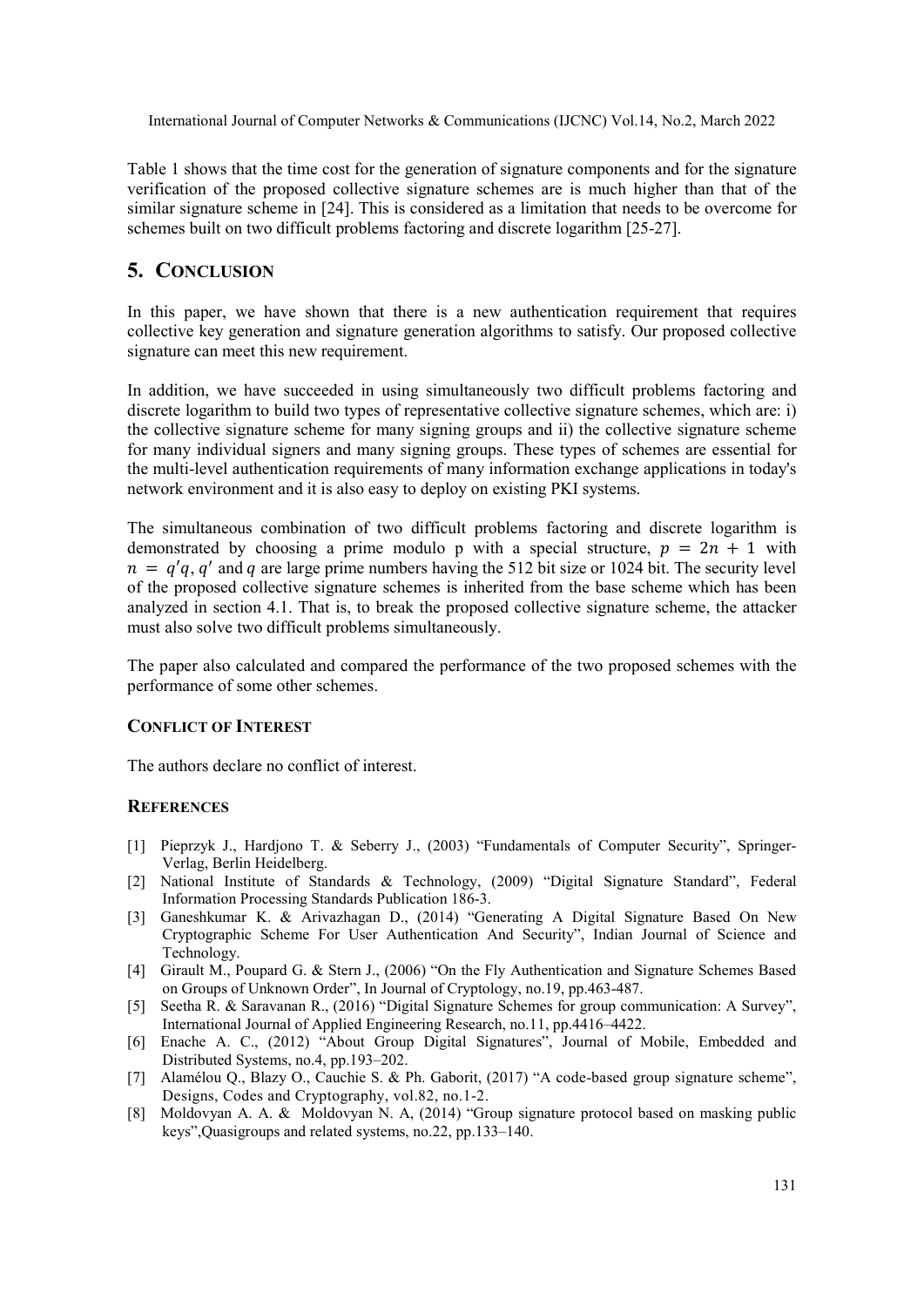- [9] Xie R., Xu C., He C. & Zhang X., (2016) "A new group signature scheme for dynamic membership", International Journal of Electronic Security and Digital Forensics, vol.8, no.4.
- [10] Moldovyan N. A., Nguyen Hieu Minh, Dao Tuan Hung & Tran Xuan Kien, (2016) "Group Signature Protocol Based on Collective Signature Protocol and Masking Public Keys Mechanism", International Journal of Emerging Technology and Advanced Engineering, no.6, pp.1–5.
- [11] Rajasree R. S., (2014) "Generation of Dynamic Group Digital Signature", International Journal of Computer Applications, no.98, pp.1–5.
- [12] Moldovyan N. A., (2011) "Blind Collective Signature Protocol", Computer Science Journal of Moldova, no.19, pp.80–91.
- [13] Tahat N., Ismail E., and Ahmad R., (2009) "A New Blind Signature Scheme Based on Factoring and Discrete Logarithms," International Journal of Cryptology Research, vol.1, no.1, pp.1-9.
- [14] Minh N., Binh D., Giang N. & Moldovyan N. A., (2012) "Blind Signature Protocol Based on Difficulty of Simultaneous Solving Two Difficult Problems", Journal of Applied Mathematical Sciences, vol.6, no.139, pp.6903-6910.
- [15] Berezin A., Moldovyan N. A. & Victor S., (2013) "Cryptoschemes Based on Difficulty of Simultaneous Solving Two Different Difficult Problems", Computer Science Journal of Moldova, vol.21,  $\qquad \qquad \text{no.2,}$ 
	- pp.280-290.
- [16] Schnorr C. P., (1991) "Efcient signature generation by smart-cards", In Journal of Cryptology, vol.4, no.3, pp.161-174.
- [17] Camenisch J. L., Piveteau J. -M. & Stadler M. A., (1995) "Blind Signatures Based on the Discrete Logarithm Problem", In: Advances in Crypology – EUROCRYPT'94 Proc, Lecture Notes in Computer Science, Springer-Verlag, Berlin Heidelberg New York, vol.950, pp.428–432.
- [18] Moldovyan N. A. & Moldovyan A. A, (2010) "Blind Collective Signature Protocol Based on Discrete Logarithm Problem", Int. Journal of Network Security, no.11, pp.106–113.
- [19] Nimbalkar A. B., (2018) "The Digital Signature Schemes Based on Two Hard Problems: Factorization and Discrete Logarithm", Advances in Intelligent Systems and Computing, Cyber Security. vol.729, pp.493.498.
- [20] Moldovyan N. A., (2011) "Blind Signature Protocols from Digital Signature Standards", Int. Journal of Network Security, no.13, pp.22–30.
- [21] Selvakumaraswamy S. & Govindaswamy U., (2016) "Efficient Transmission of PKI Certificates using ECC and its Variants", The International Arab Journal of Information Technology, vol.13, no.1, pp.38-43.
- [22] Shivkumar S. and Umamaheswari G., (2015) "Efficient Transmission of PKI Certificates using Elliptic Curve Cryptography and its Variants", The International Arab Journal of Information Technology, pp. 38-43.
- [23] 21Popescu C., (1999) "Blind signature and BMS using elliptic curves", Studia univ babes–bolyai, Informatica, pp.43-49.
- [24] 22Tuan N. K., Van V.L., Moldovyan D. N., Duy H. N. & Moldovyan A. A., (2018) "Collective signature protocols for signing groups", In Proc. Information Systems Design and Intelligent Applications. Advances in Intelligent Systems and Computing, India.
- [25] 23Moldovyan N. A., (2008) "Digital Signature Scheme Based on a New Hard Problem", Computer Science Journal of Moldova, no.16, pp.163–18.
- [26] 24Lee J., Kim H., Lee Y., Hong S. M. & Yoon H., (2017) "Parallelized scalar multiplication on elliptic curves defined over optimal extension field", International Journal of Network Security, vol.4, p.99-106.
- [27] 26Chaum D., (1983) "Blind Signatures for Untraceable Payments", Advances in Cryptology: Proc. of CRYPTO'82, Plenum Press, p.199–203.